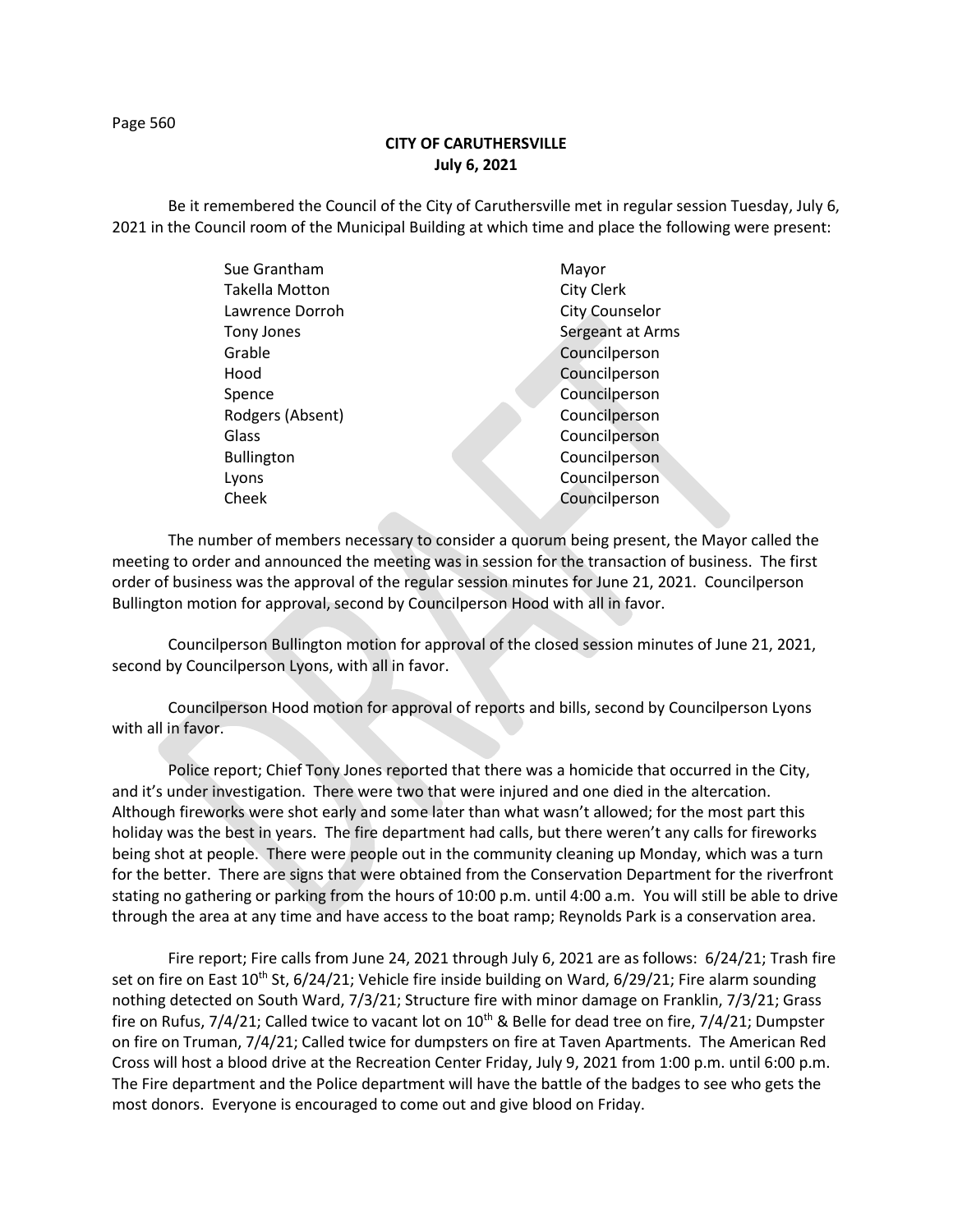Public Works; Paul Shaw reported that the Third St. Water Plant was in operation. There were two minor issues with the monitoring, and levels that needed to be figured out. The samples came back good. The north part of the town is seeing yellow in their water because of the movement and stirring of water from the south end of town; it should clear up in the next couple of days. There are some drainage issues on some of the streets, and the paving will have to be redone. Work will have to be done on the floor of the antique tower to make it safe to go up and start the process of renovation. Mayor Grantham made a request for donations with there being only a few weeks to get the money in order to keep the grant for the Water Tower. The gravel was placed in French Park, and the chipper was used to even it out.

Code Enforcement; Barry Gilmore reported that the old Tiger Hut was a total loss, and will be demolished. The mowing is ongoing for the vacant lots; the house on Ward and the one on Laurant is on target to be demolished. Some of the equipment has been inoperable, but it's all operable as of now. There was a question about the building on Ward that's been blocked off for quite some time. Mr. Gilmore will follow up with the owner with securing the wall, and it's possible that it could be deemed hazardous to be demolished or repaired by ordinance.

Library report; Teresa Tidwell reported that Wednesday evening Lincoln University Cooperative Extension will be conducting their summer showcase at the Library in the auditorium. There's three more weeks left with the library's summer reading, with this week being taken off due to holiday and summer vacations. Ms. Tidwell President of the Historical Society stated that the quarterlies have been digitized and will be available on the library's web site, and they go back to the 1970's. The Caruthersville Centennial Book and the Drummer's Advertising Book from 1909 to 1913 are also available on the website.

Budget report; Councilperson Lyons reported that the Council would need to adopt the current budget with the coming of another fiscal year until all information is available, and urged the department managers to get their budgets ready. Councilperson Bullington motion for approval, second by Councilperson Cheek, which resulted in the following vote:

| Grable            | Yes | Hood  | Yes |
|-------------------|-----|-------|-----|
| Spence            | Yes | Glass | Yes |
| <b>Bullington</b> | Yes | Lyons | Yes |
| Cheek             | Yes |       |     |

Business From the Floor; Councilperson Hood inquired about a dance class being able to continue to use the Armory with the changing of the operations of the Armory. Mayor Grantham stated that everything would be the same regarding the dance class, and that a key would be provided. Mr. Joe Cagle stated that the class was a community exercise program that meets on Tuesday and Wednesday. They have used the Library and Recreation Center in the past, and outgrew the spaces with the amount of participation.

Tracy Gill, Assistant Director with UMOS wanted to make the community aware of the reopening of the Migrant Seasonal Head Start, and the eligibility of migrant and seasonal farmworkers and their families to get education and training to improve their job skills, and obtain good paying jobs with benefits. Information and applications can be obtained at www.umos.org.